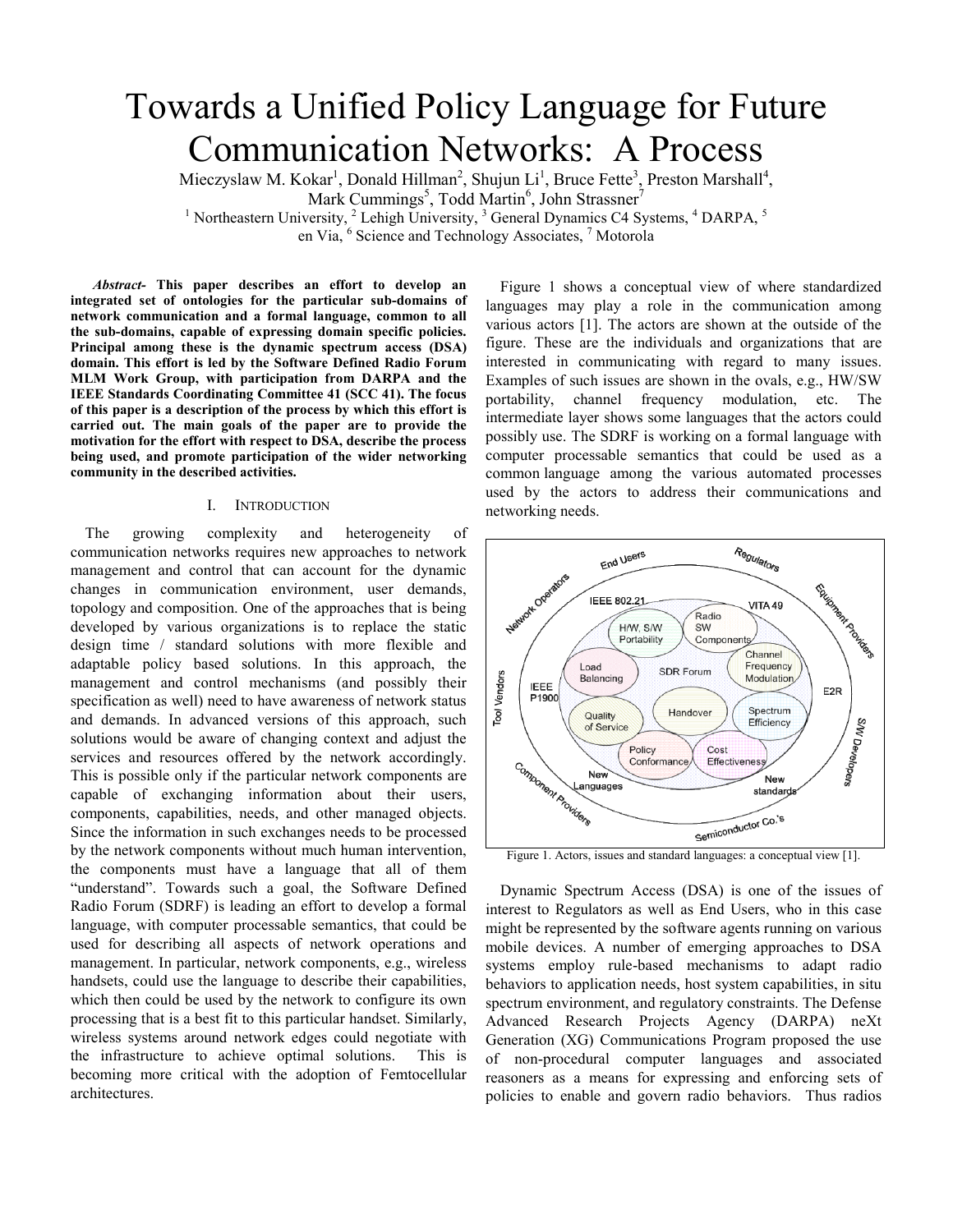could roam the world while autonomously enforcing spectrum access rules according to the policies provided by the local spectrum governing authorities. Furthermore, that approach separates radio technologies, regulatory policies, and optimizing techniques governing spectrum access such that each of them could evolve asynchronously. As a parallel effort, the End-to-End Reconfigurability (E2R) project is working on a markup language for describing the functionality of various components. More recently, the IEEE SCC 41 has begun efforts to develop a set of interoperable and vendorindependent languages and architectures for policy-based DSA systems.

The standardization effort initiated at the Software Defined Radio Forum (SDRF) is currently tasked with the following two deliverables:

- 1. An integrated set of ontologies for the particular subdomains.
- 2. A formal language, common to all the sub-domains, capable of expressing domain specific policies.

In this effort, two fundamental dangers must be avoided:

- Development of a Perfect Language that nobody wants to use (similar to Ada and Esperanto)
- Development of a large number of non-compatible languages that each solve one piece of the problem but do not make an efficient composite solution.

To avoid these dangers, the semantic mechanisms and the language must be developed and approved by the largest possible cross section of the communities of interest while maintaining a strict focus on domain needs. This goal will be achieved by an active outreach program. Outreach activities will include contributions to broadly-read publications and cooperation with key industry groups seeking input to and review of our proposed standards using a publicly available web site. The outreach will try to involve the broadest and largest possible number of organizations representing affected user and developer communities to vote on the proposed solutions.

In this paper, we will describe a process that has been developed based on a modification of a widely accepted and effective software development process.

## II. PROCESS REQUIREMENTS

It is recognized that what is being developed here is a language, not a software module, and therefore care must be taken in modifying the process to meet the objectives of delivering:

- A widely accepted language for defining and/or negotiating communication system and network configuration.
- A supporting set of semantic mechanisms enabled through supporting knowledge engineering tools such as ontologies, for enabling machine-based understanding of configuration commands and options.

Specifically, we expect the language and associated semantic reasoning mechanisms to address the following areas as a minimum:

- 1 Capabilities of the nodes (e.g., frequency bands, modulations, MAC protocols, access authorizations, etiquettes, bandwidths, and interconnections)
- 2 Networks available to a user (parameters, restrictions, costs)
- 3 Security / privacy (capability, constraints, policies)
- 4 Information types (an emergency call vs. just a "how are you" message)
- 5 Local spectrum situation (spectrum activity, propagation properties)
- 6 Network to subscriber & subscriber to network control (policies)
- 7 Manufacturer matters (hardware and software policy)
- 8 Types of users (authority, priority, etc.)
- 9 Types of data (Async., Isoc., narrow band, broad band, etc.)
- 10 Local regulatory framework (e.g., policies at a given geo location, time of day, emergency situation, etc.)
- 11 Time of Day (at both ends of session and important points in between)
- 12 Geographic Location (in three space, surrounding geography/architecture).

The Process described in this paper is based on the following top-level requirements and constraints:

- 1. The process should identify self-controlling feedback mechanisms that would drive the development of the deliverables towards quality, and ultimately to the approval of the proposed solutions by the largest cross section of the communities of interest.
- 2. In order to provide actionable feedback, the process must include the development of a "complete" set of artifacts that can facilitate the assessment of the quality of the ontologies and the language. This set should include, at a minimum:
	- (a) Use cases
	- (b) Scenarios for implementing the use cases
	- (c) Data for the execution of the scenarios
	- (d) Policies
	- (e) Tools and knowledge representation necessary to express policies for all scenarios
	- (f) Test bed inference engines necessary to demonstrate use case scenarios (actual inference implementation in practice will be left up to the implementer)
	- (g) Test results, which will provide tangible data to assess both the policies and the tools used to learn and reason about policy-based decisions.
- 3. The development should consist of two phases, carried out in a bottom-up fashion. Phase I should focus on the development of ontologies and policies. Phase II should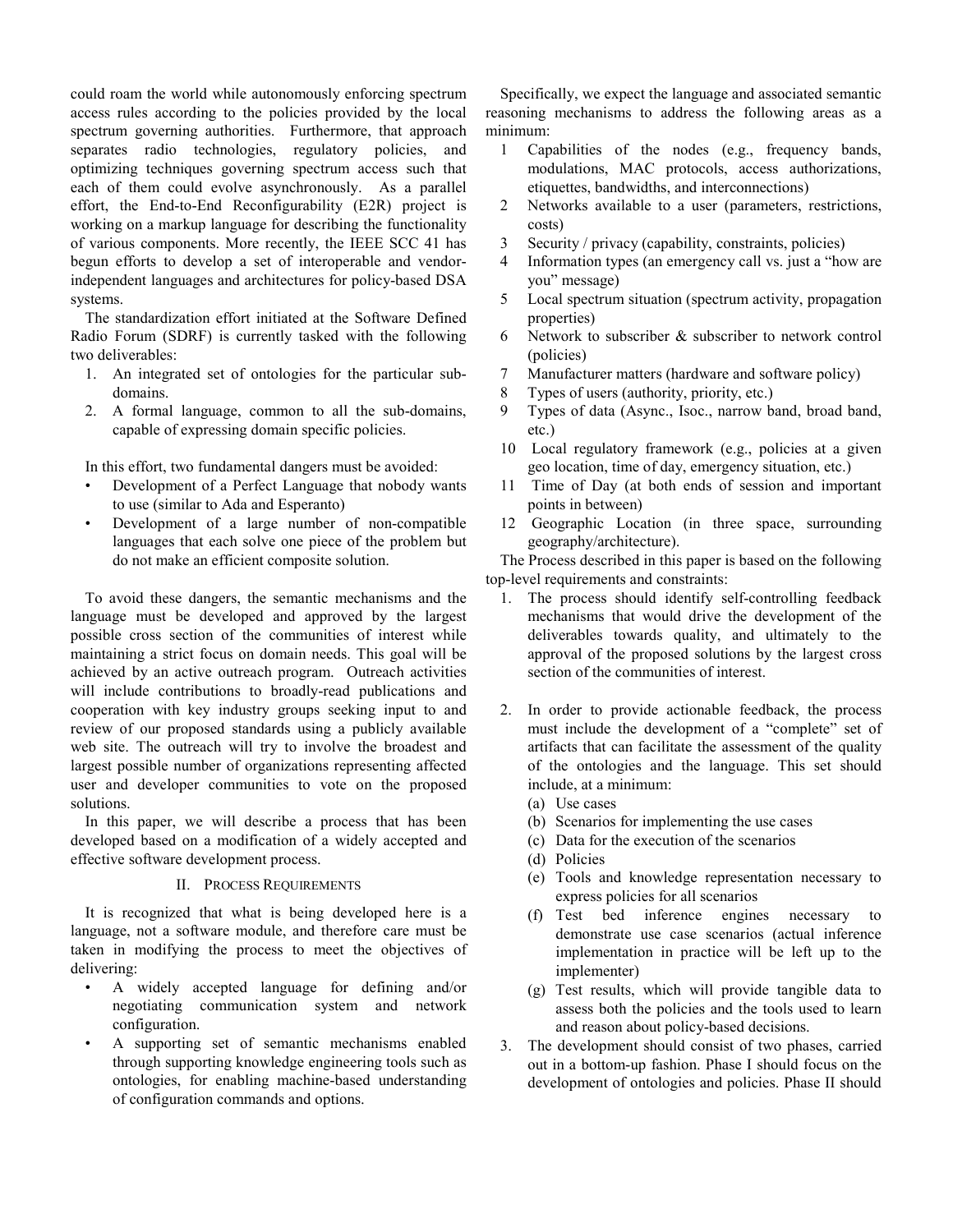generalize the results of Phase I and lead to a proposal of a standard policy representation language.

4. The deliverables should be developed in a collaborative fashion. Consequently, the process should include tools for supporting such collaboration.

To begin the development of a process for these requirements, a process framework needs to be selected first. One such framework that addresses all of the issues listed above is the Rational Unified Process (RUP) framework [2]. While the RUP approach is crafted specifically to the software development process, it can be adapted to the process needed for the MLM effort. We will use the RUP framework as a guiding principle and as a way of representing a process as outlined in the following section.

#### III. THE RUP: A BRIEF OVERVIEW

The main aspects and "spirit" of the RUP framework are that it is (1) iterative, (2) architecture-centric and (3) use case driven. Moreover, it is (4) a well-defined and structured process and (5) a customizable framework. The RUP allows for a sufficiently abstract framework to be developed in parallel with rapid development of well-defined executable architectures assembled from specific use cases. Thus the policy language and architecture can be developed iteratively with impact and benefit of each new change evaluated across the range of use cases or implementations in a build-test-build approach. Thus RUP balances the desire for policy language and architectural abstraction to support a wide range of implementations while enabling iterative and practical evaluations of the language to support an incremental standardization process.

A RUP process includes four phases: Inception, Elaboration, Construction and Transition. Each of the phases may include a number of iterations. Inception is about an understanding of what to build. Elaboration leads to the understanding how to build the artifact. Construction is the actual implementation of the software system. Transition is the deployment of the software to the user.

The structure of a process includes: Roles, Artifacts and Activities. Views of the process are shown using various UML diagrams. The symbols are shown in Figure 2 below, and the whole process and sub-processes are represented by UML Activity Diagrams as shown in Figure 3.



Figure 2. RUP representation components.



Figure 3. An example of RUP iteration.

Each phase includes some of the basic activities and consists of a number of iterations. An iteration is a distinct sequence of activities with an established plan and evaluation criteria, resulting in an executable release. The number of iterations in any phase is not prescribed by the RUP model and can be defined for each project separately to meet project needs. The phases of a process can be represented graphically as in Figure 4.

| Inception                                                                                    | <b>Elaboration</b>      |                         | <b>Construction</b> |                     | <b>Transition</b>       |                         |  |  |  |
|----------------------------------------------------------------------------------------------|-------------------------|-------------------------|---------------------|---------------------|-------------------------|-------------------------|--|--|--|
| <b>Preliminary Iteration</b>                                                                 | Architect.<br>Iteration | Architect.<br>Iteration | Devel.<br>Iteration | Devel.<br>Iteration | Transition<br>Iteration | Transition<br>Iteration |  |  |  |
| $E_{\text{curve}}$ $\Lambda$ D <sub>I</sub> D <sub></sub> phases and avamples of iterations. |                         |                         |                     |                     |                         |                         |  |  |  |

Figure 4. RUP phases and examples of iterations.

#### IV. APPLYING RUP TO THE MLM PROCESS

In adopting the RUP model to the MLM process, a number of steps are required. First the language development process is mapped into the four phases of the RUP model as shown in Table 1.

TABLE I RELATIONSHIPS BETWEEN RUP AND MLM PHASES

| <b>RUP Phase</b>               | <b>Phase Objectives</b>    | <b>MLM Process Phase</b>                                                                                                                                                                                                             |  |  |  |
|--------------------------------|----------------------------|--------------------------------------------------------------------------------------------------------------------------------------------------------------------------------------------------------------------------------------|--|--|--|
| 1. Inception                   | Understand what            | Use cases, including sequence                                                                                                                                                                                                        |  |  |  |
|                                | to build                   | diagrams.                                                                                                                                                                                                                            |  |  |  |
| 2. Elaboration                 | Understand how to<br>build | Prototype - partial implementation<br>of all of the work products: simple<br>ontology, initial language selection,<br>examples of policies, a simulator,<br>scenarios, testbed, test data,<br>inference engine, tests, test results. |  |  |  |
| 3. Construction                | Actual                     | Full implementation of the work                                                                                                                                                                                                      |  |  |  |
|                                | development                | products.                                                                                                                                                                                                                            |  |  |  |
| 4. Transition<br>Deployment to |                            | Evaluation and testing in the user                                                                                                                                                                                                   |  |  |  |
|                                | user                       | testbed/certification environment,                                                                                                                                                                                                   |  |  |  |
|                                |                            | leading to a final standard.                                                                                                                                                                                                         |  |  |  |

With the processes mapped to the four phases, we then develop workflows for each of the phases. We begin by showing a table (see Table 2) that includes all the activities, indicating which activities are included in the particular phases. Activity Diagrams built from the mapping are then developed as shown in Figure 4 through Figure 8.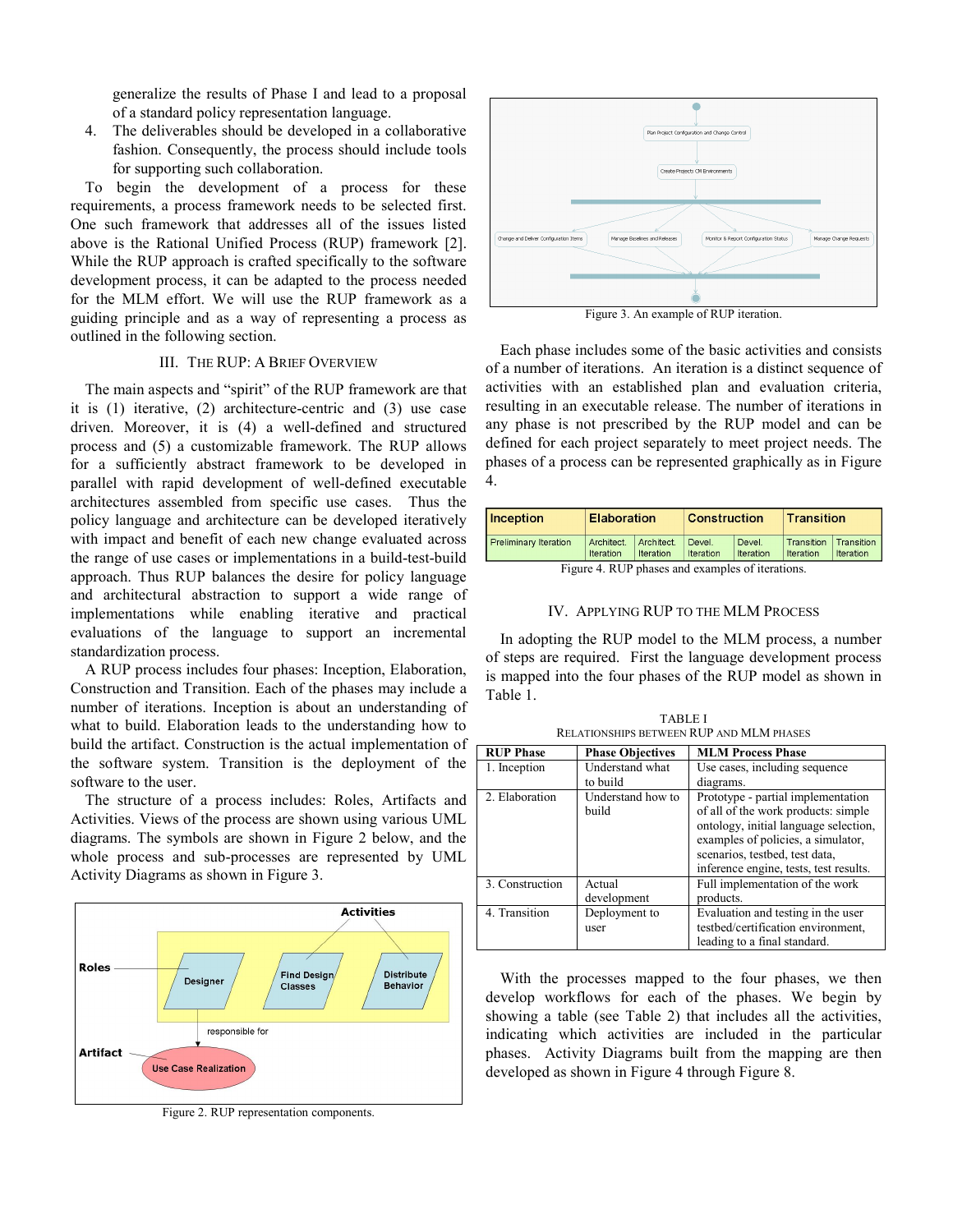TABLE II MAJOR ACTIVITIES WITHIN THE PHASE OF THE MLM PROCESS

| <b>MLM Activity</b> |                         |   | <b>RUP Phase</b> |   |   |  |  |
|---------------------|-------------------------|---|------------------|---|---|--|--|
|                     |                         |   | 2                | 3 | 4 |  |  |
|                     | Use Cases               | X |                  | X |   |  |  |
| $\overline{2}$      | <b>MLM</b> Architecture |   |                  | X |   |  |  |
| $\mathbf{3}$        | Scenarios               | X |                  | X | X |  |  |
| 4                   | Data/simulation/testbed |   | Х                | X | X |  |  |
| 5                   | Ontologies              | X |                  | X | X |  |  |
| 6                   | Policies                |   | X                | X | X |  |  |
|                     | Inference engines       |   | X                | X |   |  |  |
| 8                   | Test results/data       |   | X                | X | X |  |  |
| 9                   | Language specification  | X | X                | X |   |  |  |
| 10                  | Outreach                | X | X                | X | X |  |  |
|                     | Feedback                | X | X                | X | X |  |  |



Figure 5. Inception workflow.



Figure 6. Elaboration workflow.



Figure 7. Construction workflow.



Figure 8. Transition workflow.

The deliverables of each activity are derived from the mapping and workflows. Below we describe each of the 11 activities and include the artifacts produced by the MLM process, which are in roughly one-to-one relationship with the activities.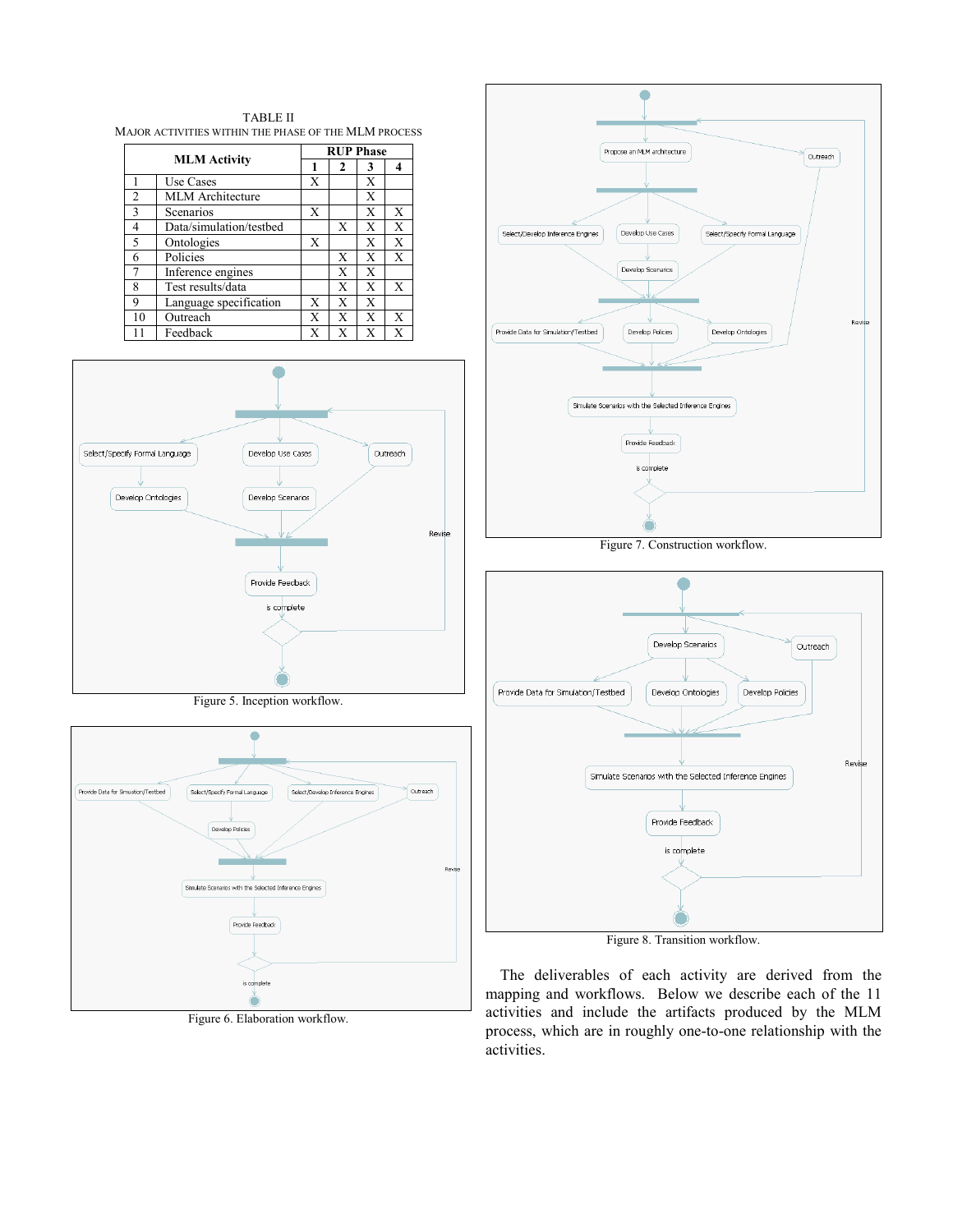## *A. Use Cases*

Use cases are used in software and systems engineering to capture the functional requirements of a system [3,4,5]. They describe the interaction between a primary actor who initiates the interaction and the system itself, represented as a sequence of simple steps. Actors are something or someone that exist outside the system being modeled. They may be end users, other systems, or hardware devices. Each use case is a complete series of events, described from the point of view of the actor. Each use case describes how the actor interacts with the system to achieve a specific goal.

This section summarizes the use cases on actual or credible events relevant to public safety and commercial applications that have been considered so far within the SDRF. The actors in these use cases are both the users of cognitive radios as well as the radios themselves. A Dynamic Spectrum Access use case is discussed in more detail. The analysis of the DSA scenario shows how cognitive radio capabilities could positively impact the communications of the public safety and commercial activities.

### *London Bombing Use Case*

The London bombing use case is based on the terrorist event that happened on July 7, 2005 in London. This real-world scenario identifies the circumstances in which future cognitive radio capabilities could provide more efficient and effective communications in similar situations.

- Network Extension for Coverage and Reachback: Cognitive radio can be automatically reconfigured to create peer-to-peer links that can link those radios to infrastructure when radios are cut off from their infrastructure, particularly during initial response to an incident prior to additional communication resources being deployed.
- Dynamical Spectrum Access: Cognitive radio can identify unused or underutilized spectrum when system is overloaded.
- Dynamical Priority Reconfiguration: Cognitive radio is capable of being temporarily reconfigured with higher priorities based on the circumstances of the emergency responders.
- Interface to Non-First Responders: Cognitive radios could allow non-first responders communications access to first responders in specific situations in which the non-first responders are actively participating in the response, while ensuring that mission critical public safety networks are not impacted.

## *Urban Fire Use Case*

In this scenario there is a fire at a chemical plant in an urban environment. There are three roles: an Incident Commander (Leader), a Fire Service Person and an Emergency Medical Technician (Medic).

The leader's radio is able to: (1) determine which basestation can provide the most reliable service for its need; (2) register with the basestation as a leader; (3)

deduce what service each role needs; (4) determine the best available spectrum to each role; (5) instruct the fireman and the medic on what actions to take.

The fireman and medic's radios are able to:  $(1)$ download different AIS in order to connect with the leader; (2) switch between different spectrum in order to download the required software; (3) set up VOIP and streaming video session with the leader.

#### *Load Balancing Use Case*

In this scenario load balancing is required at congested locations where a major sports figure breaks a significant record at a sports stadium. There are voice only phones, phones with still cameras, and phones with streaming video cameras and 100,000 of them all want to communicate at the same time. Load balancing might also involve moving into unoccupied spectrum assigned to another primary user by the governing regulatory body.

#### *Software Upload Use Case*

In this scenario, a user requests a service from the handset. If the requested service is within the handset's local capabilities, the service is initiated either in its current configuration or in a reconfigured form. Otherwise, the MLM Reasoner (MLMR) will ask the infrastructure or other handsets within the communications range if they can provide software for the requested service. If yes, the software is uploaded and the requested service is established. The actors involved in this use case are: the user's cognitive (ontology based) radio (OBR) and other cognitive (ontology based) radios (Other OBR Systems).

#### *Software Certification Use Case*

In this scenario, a software vendor (SW Vendor) submits a request to use new software to an Approved Certification Lab. The Certification Lab invokes its certification process that includes two subprocesses – Simulate and Approve. The testing results of the simulation for various devices will be evaluated to determine which devices can be approved.

#### *Dynamic Spectrum Access Use Case*

Below we describe the sequence of events as they might occur in the use case of Dynamic Spectrum Access. It is assumed that the radios in this scenario and the basestations have the necessary cognitive radio capabilities. A UML diagram that depicts this use case is shown in Figure 9. This figure shows that the actors that are involved in this use are Handset and Base (basestation).

The scenario proceeds in the following manner:

- 1. Base periodically scans the RF environment and updates the spectrum utilization information.
- 2. When the capacity limit is lower than a pre-defined level, it is determined that the system is overloaded. Dynamic spectrum access is triggered.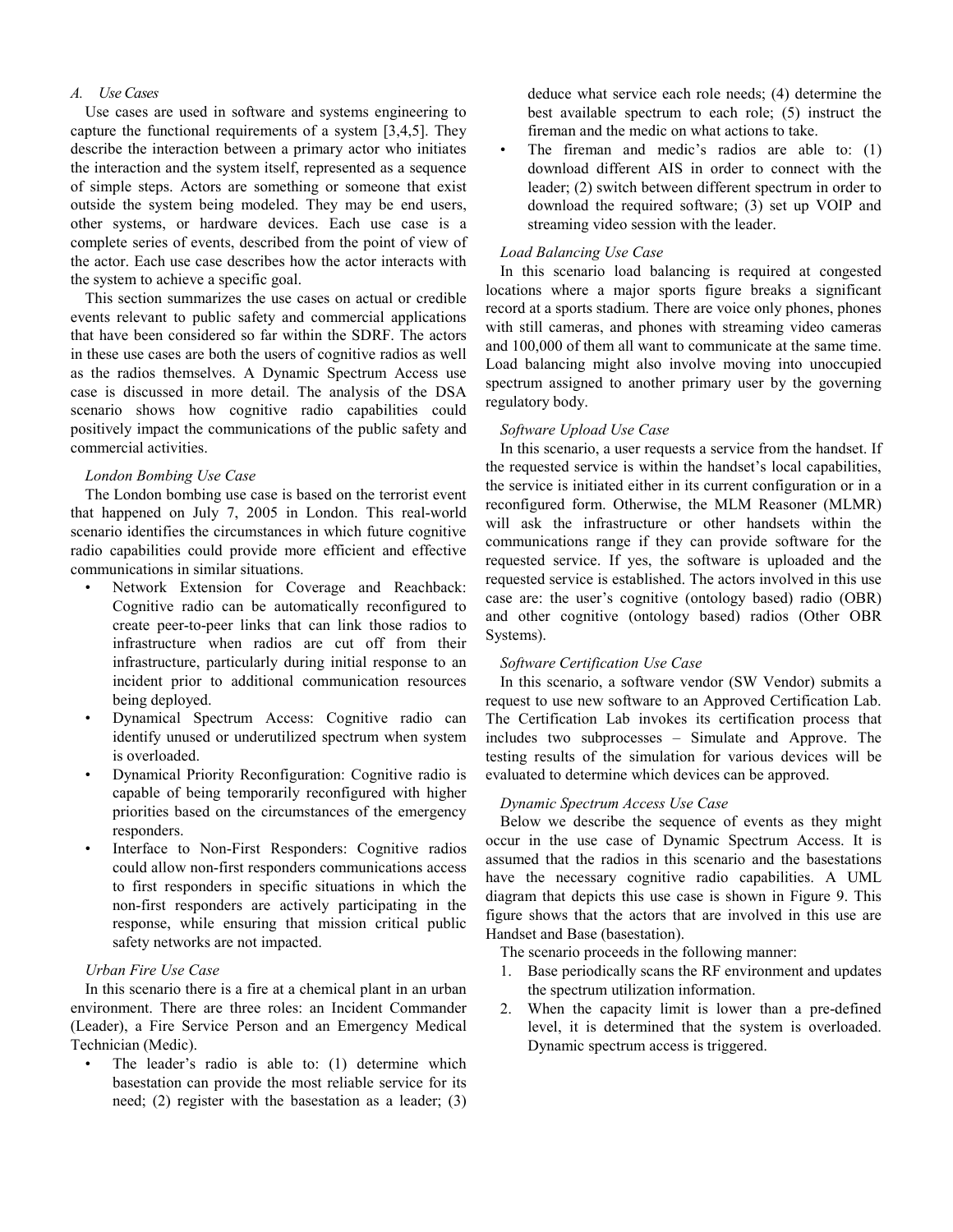

Figure 9. Use Case diagram for Dynamic Spectrum Access.

- 3. A user's Handset sends a request to Base for a voice call initialization.
- 4. Base identifies the unused or underutilized spectrums and chooses one of the available channels as the forward and reverse voice channel pair.
- 5. Base sends a command message to Handset and configures the channel as the handset's reverse voice channel.
- 6. Base configures the channel as its reverse voice channel.
- 7. Handset sends a command message to Base, asking if it is ready to receive data.
- 8. Base sends back a 'confirm' message to handset.
- 9. Handset starts to send a data message to Base.
- 10. When the data message arrives at Base, it sends back a 'confirm' message (acknowledgement) to Handset.
- 11. If Handset receives the 'confirm' message within a predefined period of time, then data transmission is finished. Otherwise, the data is considered to be lost, and then steps (3) to (10) are repeated.

#### *B. Scenarios*

One or more scenarios may be generated from each use case, corresponding to the detail of each possible way of achieving that goal. In Figure 10 we show one such scenario for the Dynamic Spectrum Access use case shown in Figure 9. Note that this sequence involves a concrete handset and a concrete basestation, both identified in the diagram. The diagram is a UML diagram, called the sequence diagram. It represents the lifelines of the two objects (basestation B1 and handset H1). The vertical lines show the flow of time (downward). The diagram has two kinds of arrows. The horizontal arrows represent messages sent from one object to another. The arrows that start and end at the same lifeline represent activities that take place in the object itself. Since our intent is to use these diagrams to capture rules for each of the objects (in this case for a basestation and a handset), and since the rules are to be constructed on top of an ontology expressible in terms of binary relations, we restrict the syntax of the messages to only one argument so that they can be interpreted as RDF triples. A message consists of a property (as in RDF or OWL) and the object (in parentheses). The subject is the object to which the arrow is pointing.



Figure 10. Dynamic Spectrum Access Sequence Diagram.

#### *C. The MLM Architecture*

Since the goal of the MLM effort is to develop a language (or set of languages) that will satisfy the needs of all of the actors as shown in Figure 1, the issue of the architecture needs to be addressed. The first decision that needs to be made is whether it is practical to have one language that fits all. At the other extreme would be a continuum of languages, as proposed in [6]. While this idea is being discussed within the MLM Working Group, an architectural solution for Dynamic Spectrum Access with two components – one for endogenous reasoning and another for exogenous reasoning – has been proposed in [7] and is being adopted by the implementers of the DSA policy based control solution (cf. [8]). In this architecture, a System Strategy Reasoner (SSR) is responsible for generating requests for transmissions and proposing parameters of the transmission. A Policy Conformance Reasoner (PCR), on the other hand, is responsible for the verification of the PCR's requests with respect to the policies applicable at a particular time and location. Moreover, the PCR may provide "opportunities", i.e., a set of possible transmission parameters, provided that the radio enforces some additional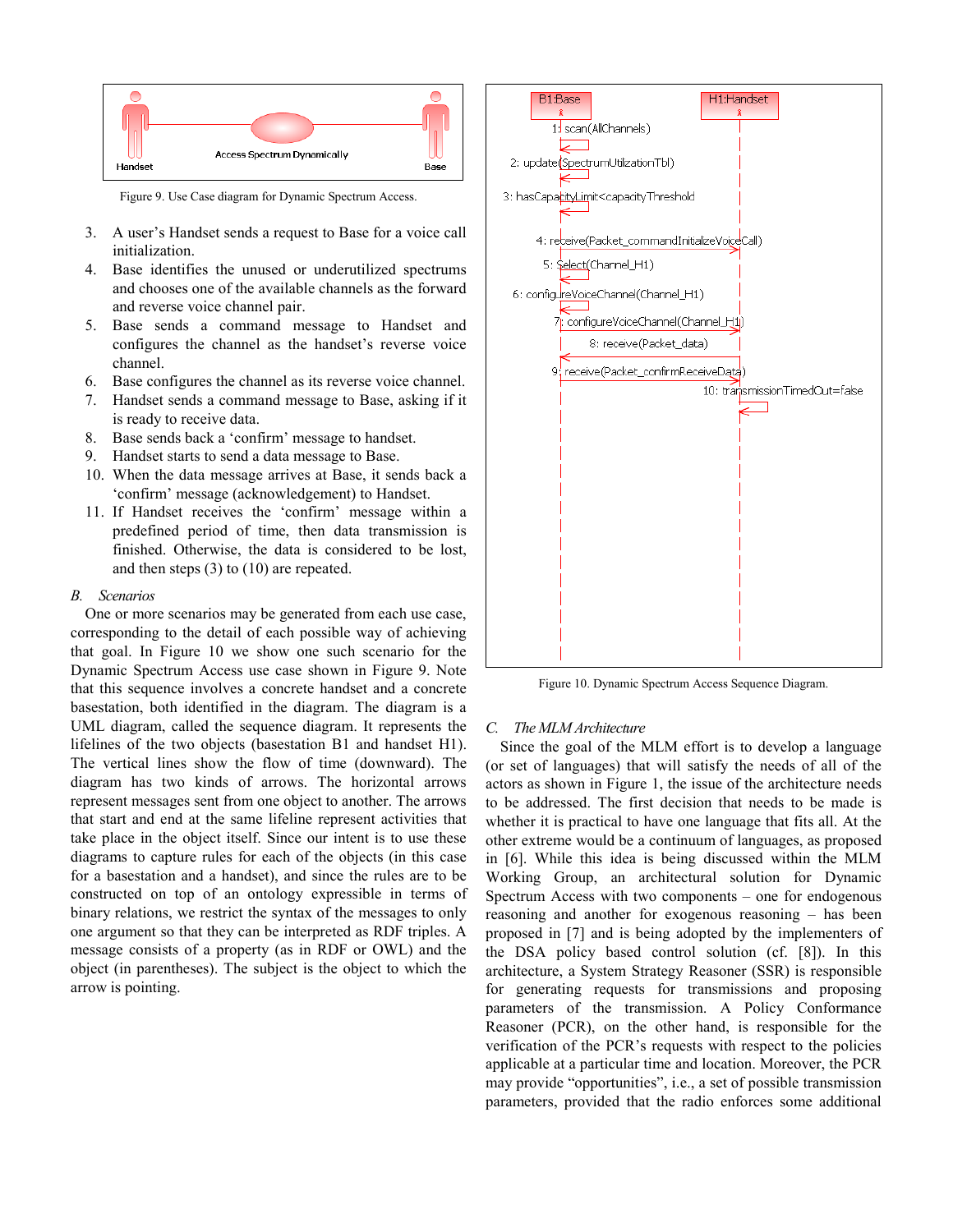constraints specified in the opportunities. In that case, the SSR is responsible for selecting an opportunity that is optimal for a given situation. Given that the architecture separates the two functions and a well-defined interface and ontology are developed, the SSR and PCR could each utilize a different language.

The separation of the compliance and enforcement mechanisms from the strategy and optimizing mechanisms are important for policy-based cognitive radios. First and foremost, the distinct functions of the PCR and SSR creates a clear delineation between those mechanisms needing accreditation by regulatory bodies and those that are subject only to the review of the software and radio developers. Second, it disentangles the two policy types and reasoning processes allowing the development community to innovate within the SSR without affecting the accredited PCR. Similarly, it allows regulatory policies to be updated into the PCR without affecting the functionality of the SSR.

As noted above, a well-defined interface is needed between the PCR and SSR. It is reasonable to expect that once the architecture is standardized multiple inference engines for the language would be developed. In order to make this possible, a common API and ontology would need to be published so that tool vendors could implement it and be assured of the compatibility of their tools with the language. This would promote competition among tool vendors and result in an ultimate benefit to the users.

### *D. Ontologies*

The Semantic Web has been responsible for the introduction of several useful tools for improving the flow of information in the World Wide Web (WWW). One of these is the notion of an ontology, which facilitates the sharing and reuse of knowledge among agents. It defines the vocabulary that is used to exchange assertions and queries in a given domain, or area of knowledge.

Ontologies will be developed for the principal domains encompassed by the cognitive radios and communication networks. These are expected to include dynamic spectrum access, security, and routing, among others. Each ontology will be constructed in a series of steps, beginning with a description of the functions performed by an actor in satisfying a knowledge need. Subsequent steps will serve to refine and expand knowledge needs into more detailed declarative descriptions of the knowledge objects and their interrelationships.

The Web Ontology Language (OWL) is the most likely candidate for the expression of an ontology. Each ontology will be a formal specification of the set of concepts and their interrelationships used to articulate a given domain. It is also likely that an editor such as Protégé will be employed to describe these concepts (classes) and their properties. The OWL/Protégé combination is a widely employed tool that can enhance the community's acceptance of the ontologies.

As indicated above, the ontologies that are developed will be computer-understandable specifications of the conceptual

vocabularies used to denote the knowledge objects of a given domain together with a description of their interrelationships. Such ontologies are critical for expressing the semantics of the domain and for ensuring that actors are communicating with the correct meanings of terms. The most beneficial result of this would be the development of a canonical form ontology structure to serve as the guide for ontologies in general. That development may not be achievable within the assumed time horizon (see the Timeline discussion), but nevertheless should be initiated.

## *E. Policies*

Agent communication is governed by policies that establish the conditions under which they can operate with each other. A policy will consist of a set of requirements or constraints, together with an enumeration of agent capabilities and preferences. Some policies are permissive in that they allow certain types of agent behavior, while other policies are prohibitive in that they forbid certain kinds of behavior.

A cardinal principle of the policies of interest in this project is that they must not occur in hard-coded form. That is, they must be modifiable without reloading and recompiling software in the radio. The key feature is flexibility that will enable them to operate in loosely coupled service environments.

The policies to be developed should be representative of several communication domains. As noted above, these include dynamic spectrum access, security, and routing. A survey will be conducted to determine the structure of major policy types.

Spectrum access policies have several subtypes:

- Listen-Before-Talk, to guarantee no harm to other users
- Spatial, such as geographical constraints
- Temporal, such as time-of-day restrictions
- Device-Based, such as measurement of 2nd and 3rd harmonics
- Connectivity-Based, such as required beacon reception
- Group-Based, such as detection of non-cooperative users
- Distributed Control, such as update by Policy Authority.

Security policies include:

- Access Control Policies
- Trust Management Policies
- Attribute Acknowledgement Policies
- Routing policies are of importance in that routing is often policy-based, such as restrictions in the scope of routing that exclude paths involving "undesirable" nodes, or insistence that some paths must either pass through or avoid several predetermined nodes.

## *F. Inference Engines*

This activity will involve the identification and evaluation of available inference engines that are commonly used with ontologies to extend their utility. There are many examples of these, including Racer [9], FaCT++ [10], KAON2 [11], Flora-2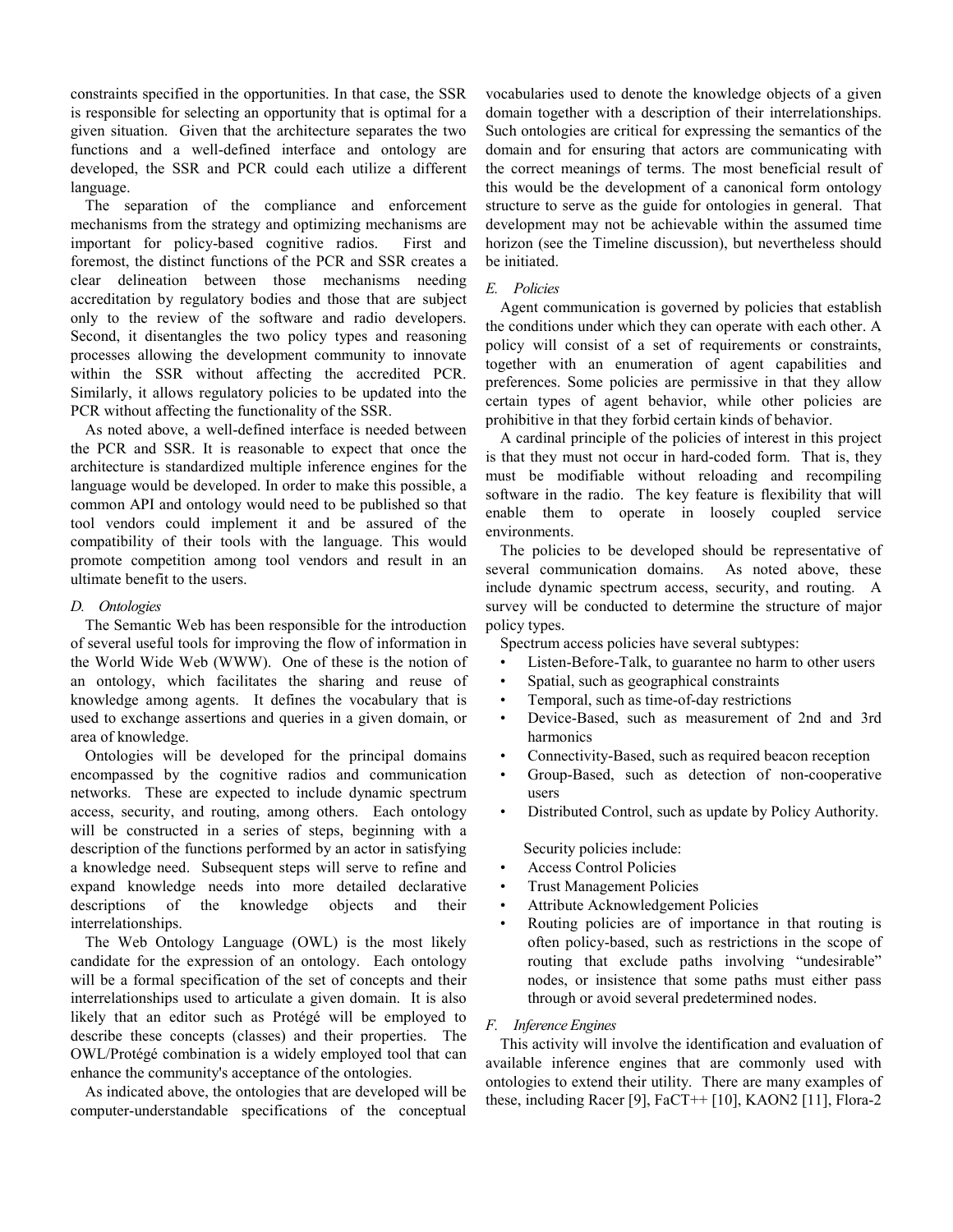[12], BaseVISor [13], OWLIM [14], Pellet [15], and others. Most of these inference engines are limited to OWL inference, while some others are also capable of processing rules. W3C has the Rule Interchange Format (RIF) under development to provide a uniform mechanism for sharing rules [16].

### *G. Policy Language*

A language (or a family of languages) needs to be either identified or developed that is at a high enough level to be able to encompass all the different types of policies described above. The language should be capable of expressing multiple combinations of constraints and capabilities to permit cooperating agents to choose mutually satisfactory subsets of those constraints and capabilities in negotiating policygoverned communications in a dynamic fashion. The requirements of the language are:

- A denotational semantics for expressing ontologies
- A capability for interfacing with different reasoners
- Procedural attachments to invoke functions and procedures written in other (mostly imperative) languages
- An API for interfacing with different tools (e.g., reasoners)
- Good expressivity (to handle complex policies)
- Tractability (for adequate performance)
- Ability to express prohibitive and permissive policies
- Ability to express meta-level policies
- Ability to describe contradictory/overlapping policies in such a way that they can be deconflicted
- Ability to incorporate new policies without code changes
- Ability to handle complex interactions among policies
- Ability for the language to be updated as technology evolves.

It is proposed to follow a bottom-up approach in developing the language, which will permit successful (but limited) language elements to be incorporated and tested in the policy language. In other words, use cases and scenarios from the radio domain will be indentified first and then solutions will be sought among the available resources and new development will be proposed / undertaken only if the existing languages and inference engines will not satisfy the needs. A top down approach may also be used to check for completeness.

### *H. Test Data*

In order to assess the correctness of the implementation of the logic on a cognitive radio, a number of test cases need to be developed. In Figure 9 we showed one such example. While such scenarios play a very important role in the process of developing the logic for the behaviors of cognitive radios, a single scenario is never sufficient to obtain a satisfactory assurance that the functionality of the radio will satisfy some external requirements. Towards this aim, it is necessary either to gather real data, and then test the system with the real data, or if this is not available, simulated data may be a good substitute, at least in the early stage of development. The MML

Work Group is considering various alternatives in this respect at this time.

#### *I. Test Results*

There will be two major types of results to be evaluated:

- Performance of the interface with different reasoners
- Correctness of results

The first of these is a test of the language's capability to work with any suitable reasoner. Reasoners vary in their syntax and interface requirements. They also vary in the type of reasoning performed, whether data-driven (forward chaining) or theorem-proving (backward chaining). Both types of reasoning have a priori plausibility in the proposed project.

The second type of testing is an evaluation of the correctness of the knowledge representation used by the reasoner. One frequently used way of checking correctness is to establish the required result ahead of time and to verify that the reasoner has generated this solution. This technique can also be used as the basis of a learning procedure for future decision-making.

## *J. Feedback*

The process shown in Figure 5 through Figure 8 shows Provide Feedback activity in each of the phases, from Inception through Transition. SDRF will seek feedback from all interested parties, the actors identified in the description of this process. Towards this aim, working documents will be posted at the web site for the MLM Workgroup and feedback will be collected and incorporated into consecutive versions of the work products.

### *K. Outreach*

Outreach is important in three phases of this project:

- 1. Getting the best input from the broadest cross section of the whole industry value chain and market segments.
- 2. Harmonizing the related standards efforts underway in a variety of standards organizations.
- 3. Having the resulting standard incorporated into and supported by key industry and governmental bodies.

Number 1 requires publication in a broad range of technical and business media. This publication effort should be aimed at helping industry segments understand the importance of the effort and the significance of their input. Media include industry conferences, academic and technical journals, industry press, the general business press, etc. In the past, RFI's have been used and this technique may prove useful going forward. The great danger is that this effort is seen as serving only one industry segment or one slice of the value chain. If this happens, the effectiveness of the result will be greatly compromised.

Number 2 requires a continuing effort to discover, liaise with and coordinate activities of related standards groups, industry consortia and government-funded initiatives. Many of the groups currently identified are represented by co-authors of this paper. Other groups include IEEE802.21, Vita 49, E2R, Daidilos, Ubiquitous Computing, Autonomous Computing, Autonomic Computing, and Next Generation Internet. It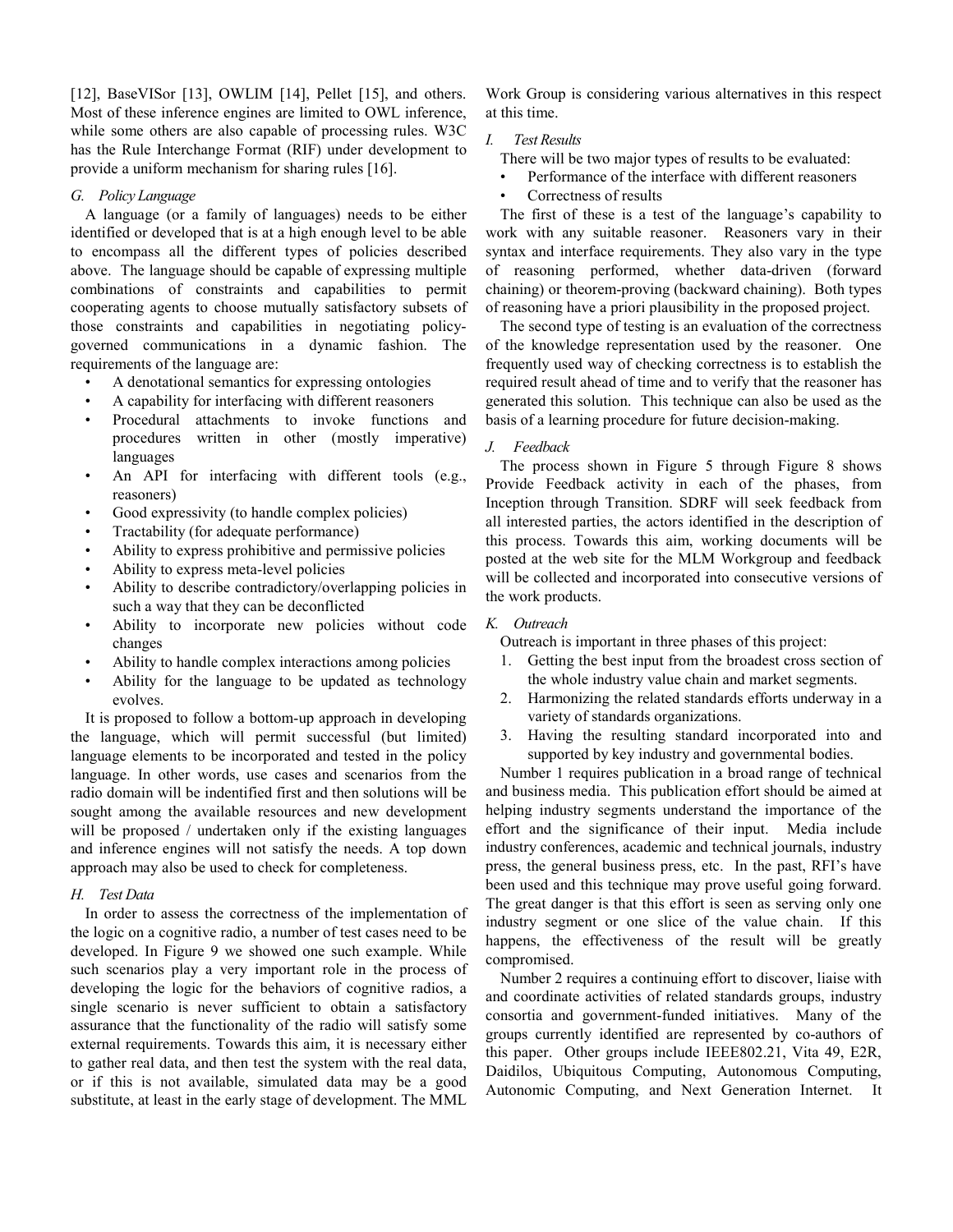should be noted that the MLM WG is coordinating with the Cognitive Radio WG within the SDR Forum.

As the results of this project begin to reach the transition and implementation stages, attention should turn to number 3. Here efforts should focus on government and industry groups. In the government area, outreach should encompass the ITU and National regulatory organizations. The intention here should be to have the projects results incorporated into appropriate government standards and regulations. In the industry area, efforts should focus on such broad based industry standards groups as 3GPP, OMA and others of a similar nature.

If the outreach activity is performed correctly, we will see a comprehensive language developed and widely deployed. This outcome will justify all the effort required to create it.

### V. RESPONSIBILITIES (THE ASSOCIATION OF ARTIFACTS WITH ROLES)

This section briefly describes the roles played by each of the following actors:

a. Organizations representing the user community (SDRF, IEEE, and other, like representatives of developers, network equipment manufacturers, end user, all of whom could be part of the SDRF role.

- b. DARPA and its Performers
- c. Regulators (not included so far)

### *A. SDRF and SDRF Members*

The SDR Forum is a non-profit international industry association dedicated to supporting the development and deployment of software defined and cognitive radio technologies that enable flexible and adaptable architectures in advanced wireless systems. Currently numbering over 100 organizations, the Forum's membership comprises world-class technical, business and government leaders who are passionate about creating a revolution in wireless communications based on reconfigurable radio technologies. Membership spans commercial, defense and civil government organizations, including wireless service providers, network operators, component and equipment manufacturers, hardware and software developers, regulatory agencies, and academia from Asia, Europe, and North America. The Forum holds yearly technical conferences, and has been a major venue for advanced technology publications in SDR and CR topics. The Forum also develops industry positions on important new technologies required to enable new businesses. One such technology is the exchange of information required amongst next generation cognitive radios and their support infrastructure for next generation, and SDR Forum is working to develop this topic in order to enable the CR industry. SDR Forum has two work groups, the Cognitive Radio Work Group, which has developed a CR definitions document, a Nomenclature document that discusses Cognitive functionality architecture, and is now developing a response to ITU questions on Cognitive Radio. The SDR Forum also has the MLM Work Group developing flexible and efficient communication protocols between advanced radio systems to support next generation features of vertical and horizontal mobility, spectrum awareness and dynamic spectrum adaptation, waveform optimization, capabilities, feature exchanges, and advanced applications. This includes use cases, corresponding signalling plans, requirements and technical analysis of the information exchanges that enable these next generation features.

## *B. IEEE*

The IEEE SCC41 P1900.5 working group was officially approved on 27 March 2008. The purpose of this working group is to define a policy language (or a set of policy languages or dialects), and their relation to policy architectures, for specifying interoperable, vendor-independent control of Cognitive Radio functionality and behavior for Dynamic Spectrum Access resources and services. The definitions of policy language, architecture, and their relation with each other shall be done with respect to the needs of at least the following constituencies: the regulator, the operator, and the network equipment manufacturer.

## *C. Other Consortia*

The Outreach section contains names of other consortia currently identified. The key here is to continue to identify others. The problems we are working on here have aspects that are broadly felt globally and there are sure to be consortia that currently exist working on some related aspect that we have not yet found. Also, other consortia will come into existence. The key here is to avoid turf battles and seek to encourage all to work on theses problems while harmonizing and coordinating their efforts.

## *D. DARPA Performers*

In addition to the SDRF, IEEE, and other consortia, the process requires input from the stakeholders developing the software for networking and cognitive processes. The DARPA Wireless Networking after Next (WNaN) Program and its performers are currently acting in that role as surrogates until a broader industrial base can be established.

The networking and cognitive software developers fulfill several roles in cooperation with the other actors. They will be involved in nearly all the activities, including development of use cases, scenarios, and ontologies as well as providing data and feedback based on simulations and prototype implementations. They will ensure that the activities and artifacts support adaptive and cognitive processes to be used by the radios. Those processes include DSA algorithms, network adaptation, and environmental learning functions. The networking and cognitive software actors will also work within the process to ensure that special purpose reasoners (e.g. spectrum, networking, security) that may be developed by different organizations are able to exchange information.

### VI. TIMELINE

Both SDR Forum and the IEEE SCC41 have committees that are working on tasks related to policy languages for